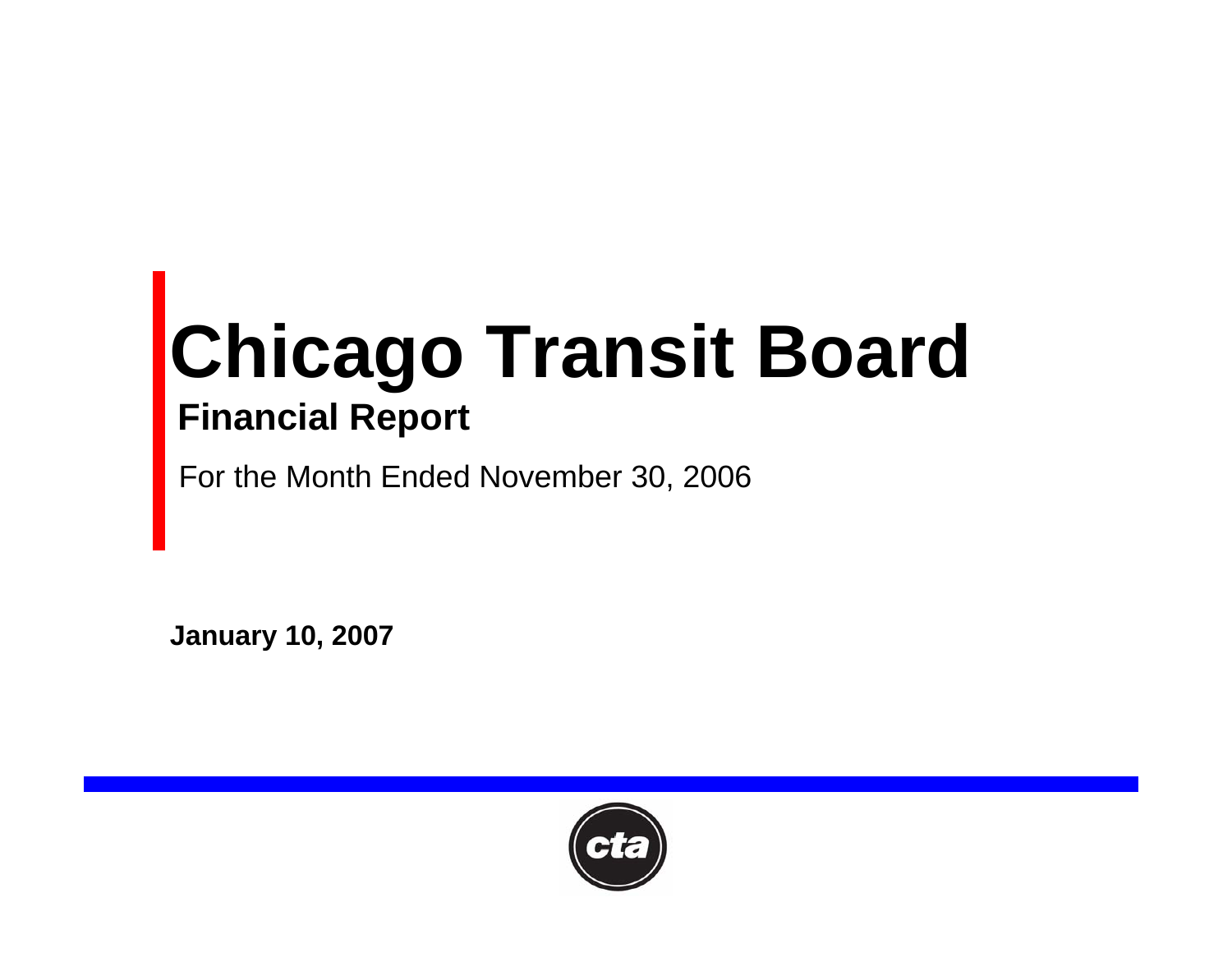# **Financial Summary – Current Month**

 $\blacksquare$ Current operating deficit of \$0.1 million with a 54.89% recovery ratio.



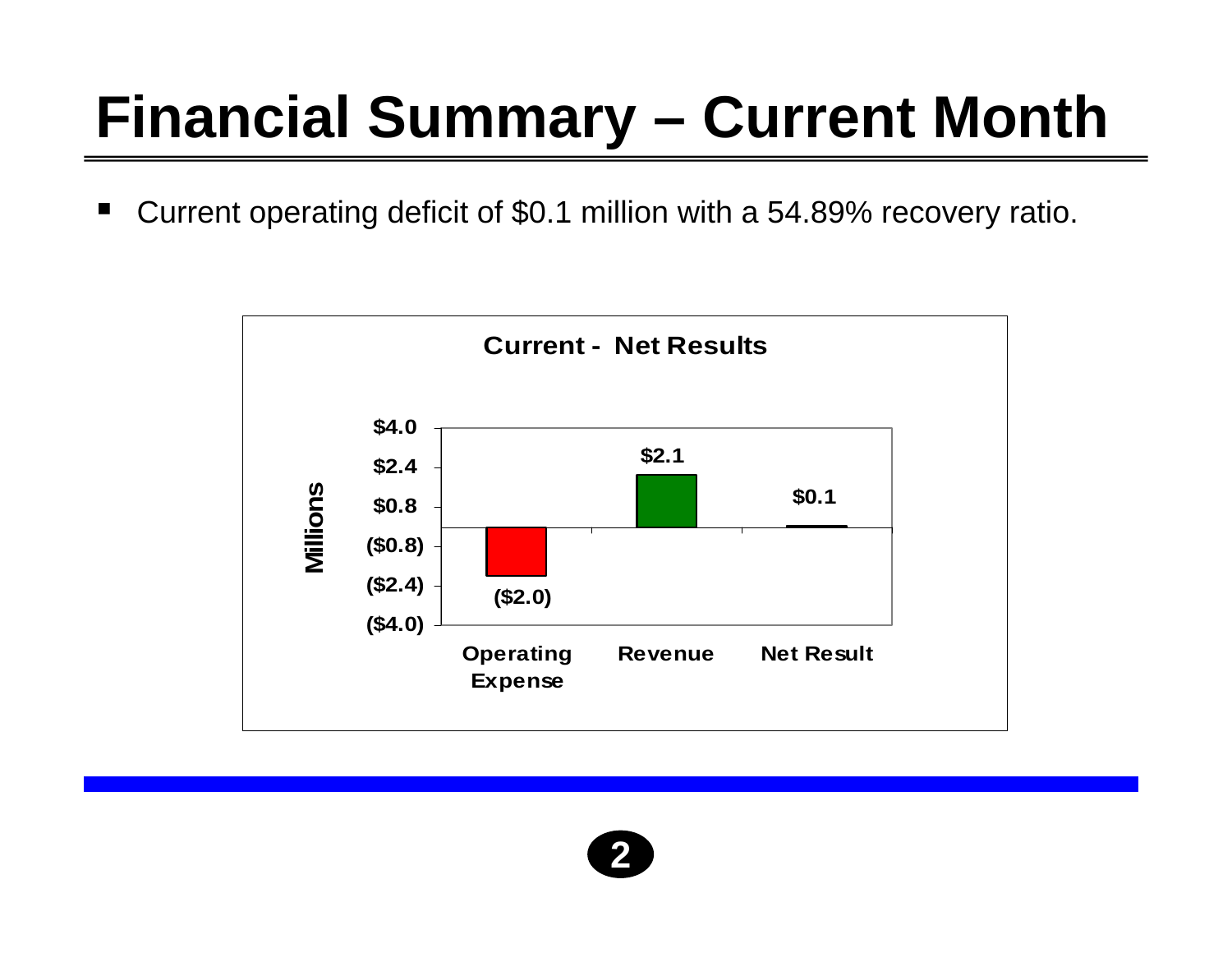### **Financial Summary – Year**

 $\blacksquare$ YTD operating deficit of \$2.0 million with a 54.30% recovery ratio.



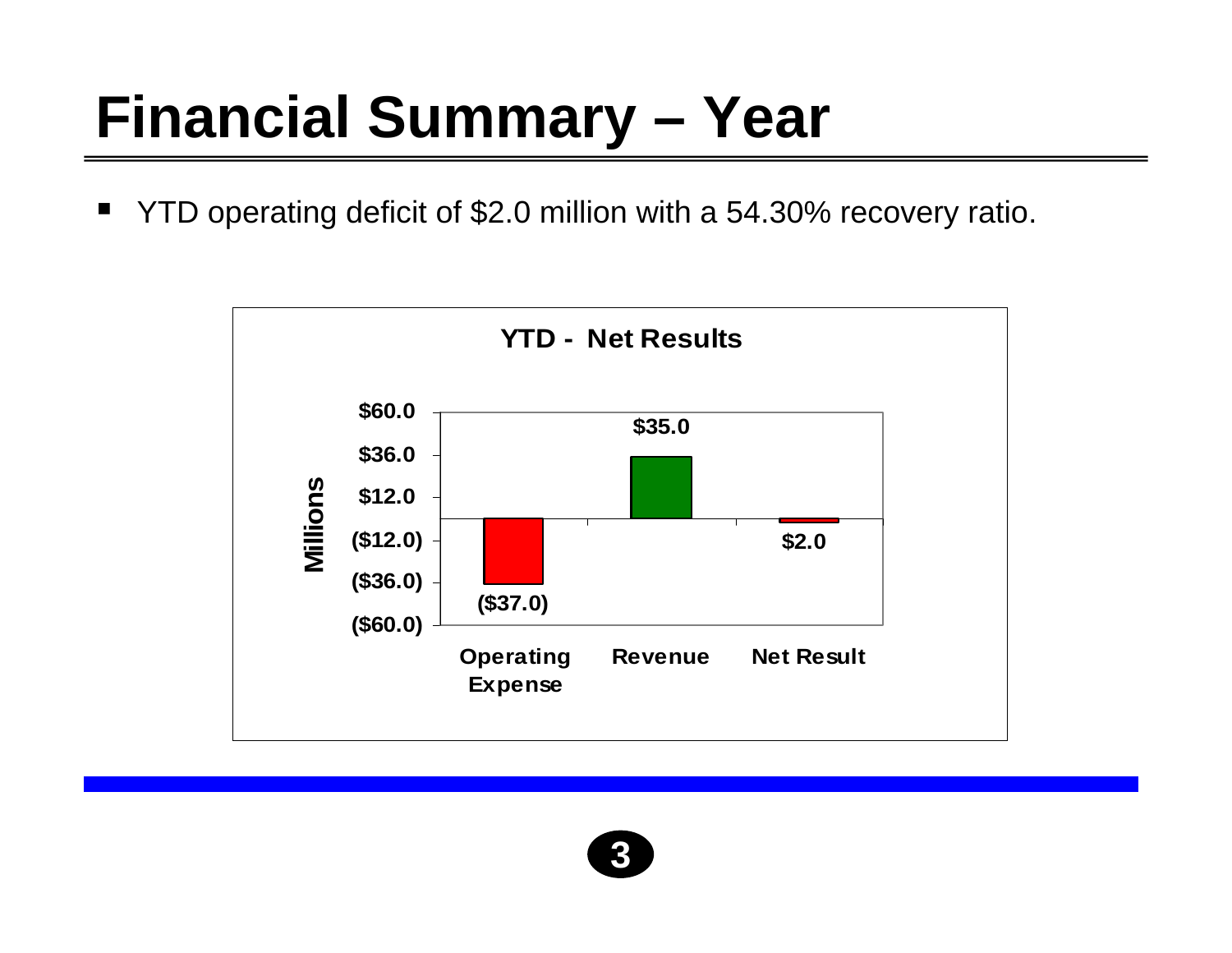# **Operating Expenses**

- ٠ ■ Current expenses equaled \$85.5 million — \$2.0 million over budget.
- ٠ YTD expenses equaled \$993.3 million — \$37.0 million over budget

|         | <b>Budget</b><br>(millions) | <b>Actual</b><br>(millions) | Variance<br>(millions) |
|---------|-----------------------------|-----------------------------|------------------------|
| Current | \$83.5                      | \$85.5                      | (\$2.0)                |
| YTD     | \$956.3                     | \$993.3                     | (\$37.0)               |

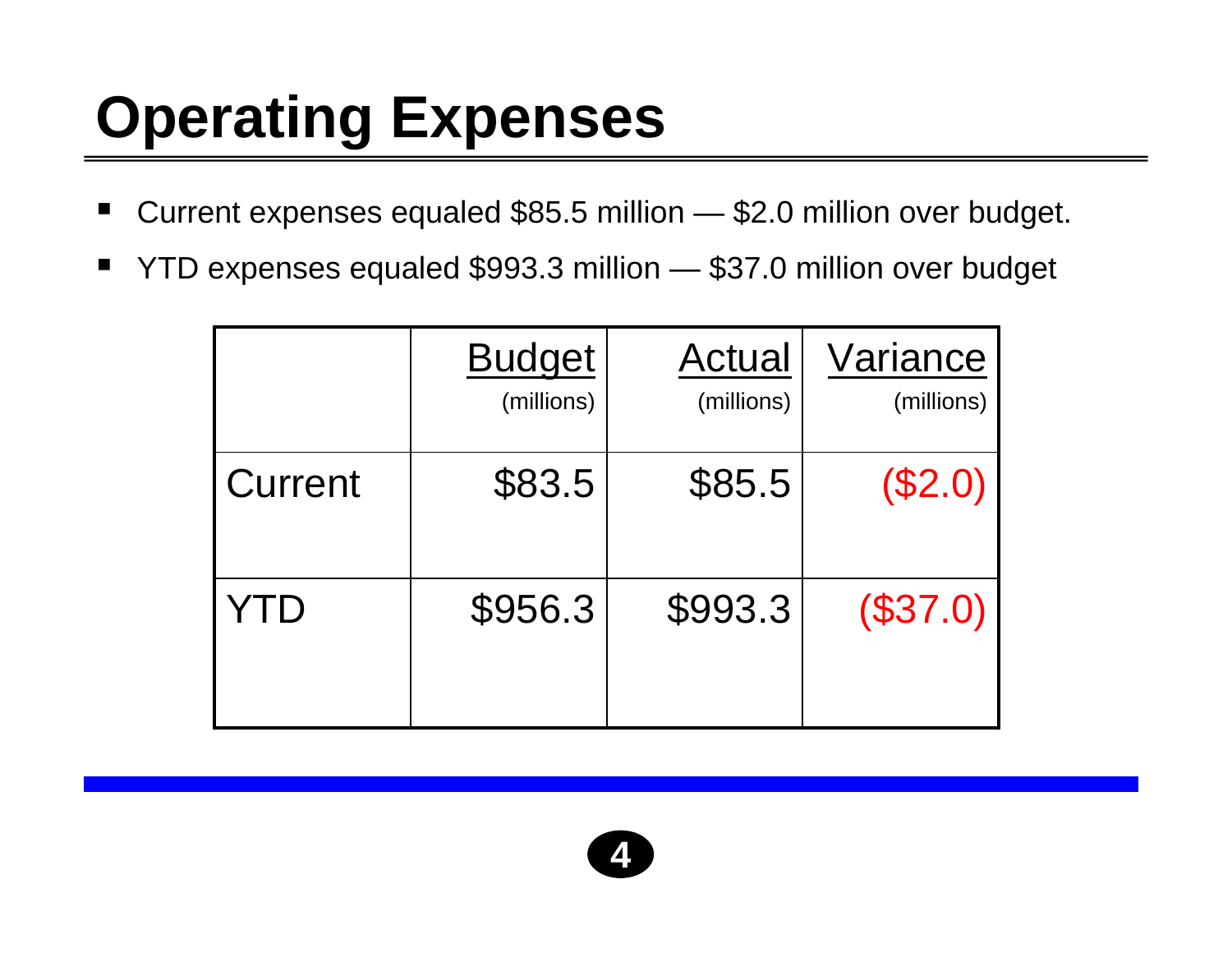### **Labor**

- ٠ Current expenses equaled \$60.4 million — \$2.1 million under budget.
- ٠ YTD expenses equaled \$703.2 million — \$13.4 million over budget.



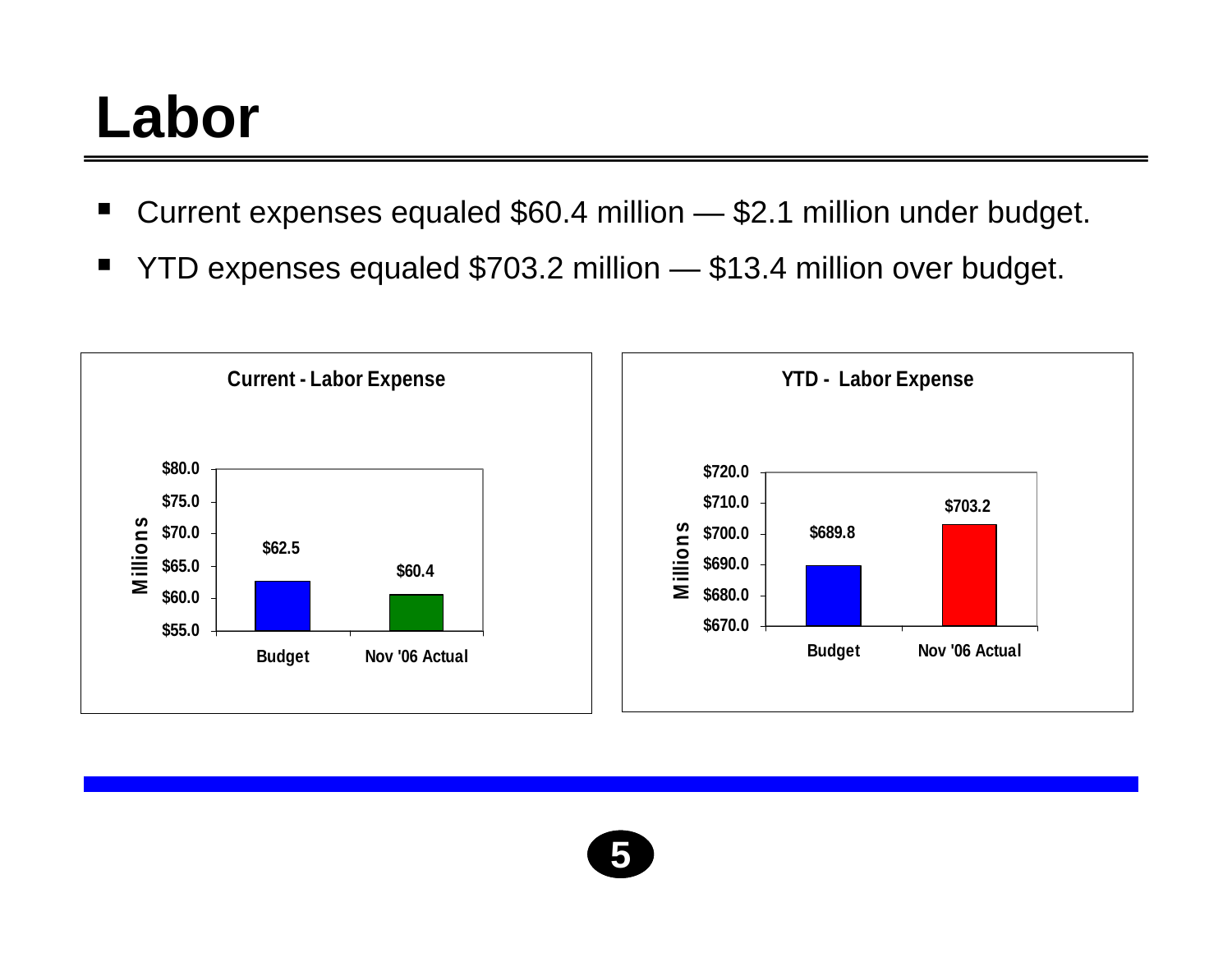#### **Materials**

- ٠ Current expenses equaled \$8.6 million — \$3.1 million over budget.
- ٠ YTD expenses equaled \$72.9 million — \$11.1 million over budget.



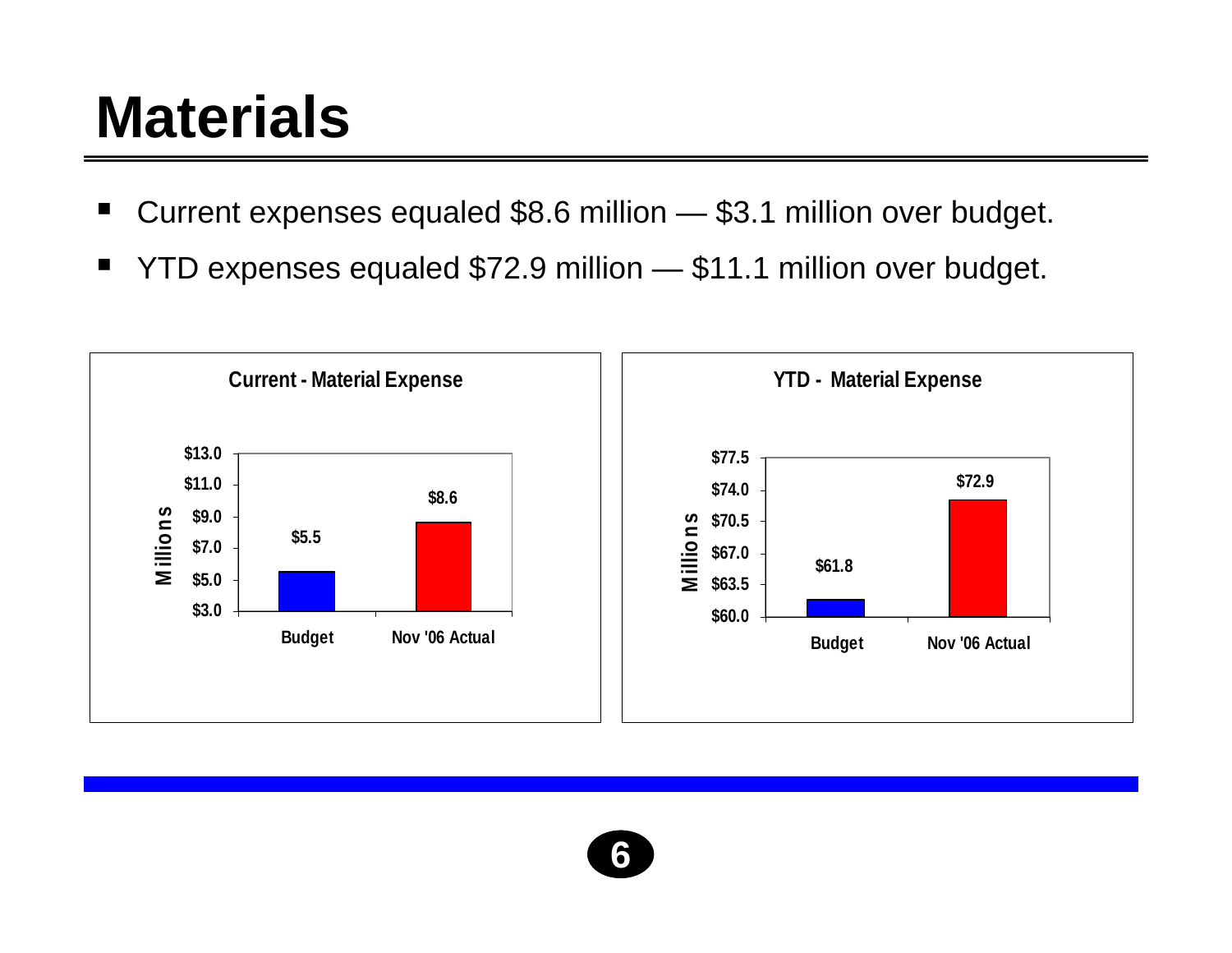### **Fuel - Revenue Equipment**

- ٠ Current fuel expense equaled \$5.5 million - \$1.6 million over budget.
- ٠ YTD fuel expense equaled \$51.7 million - \$7.5 million over budget.



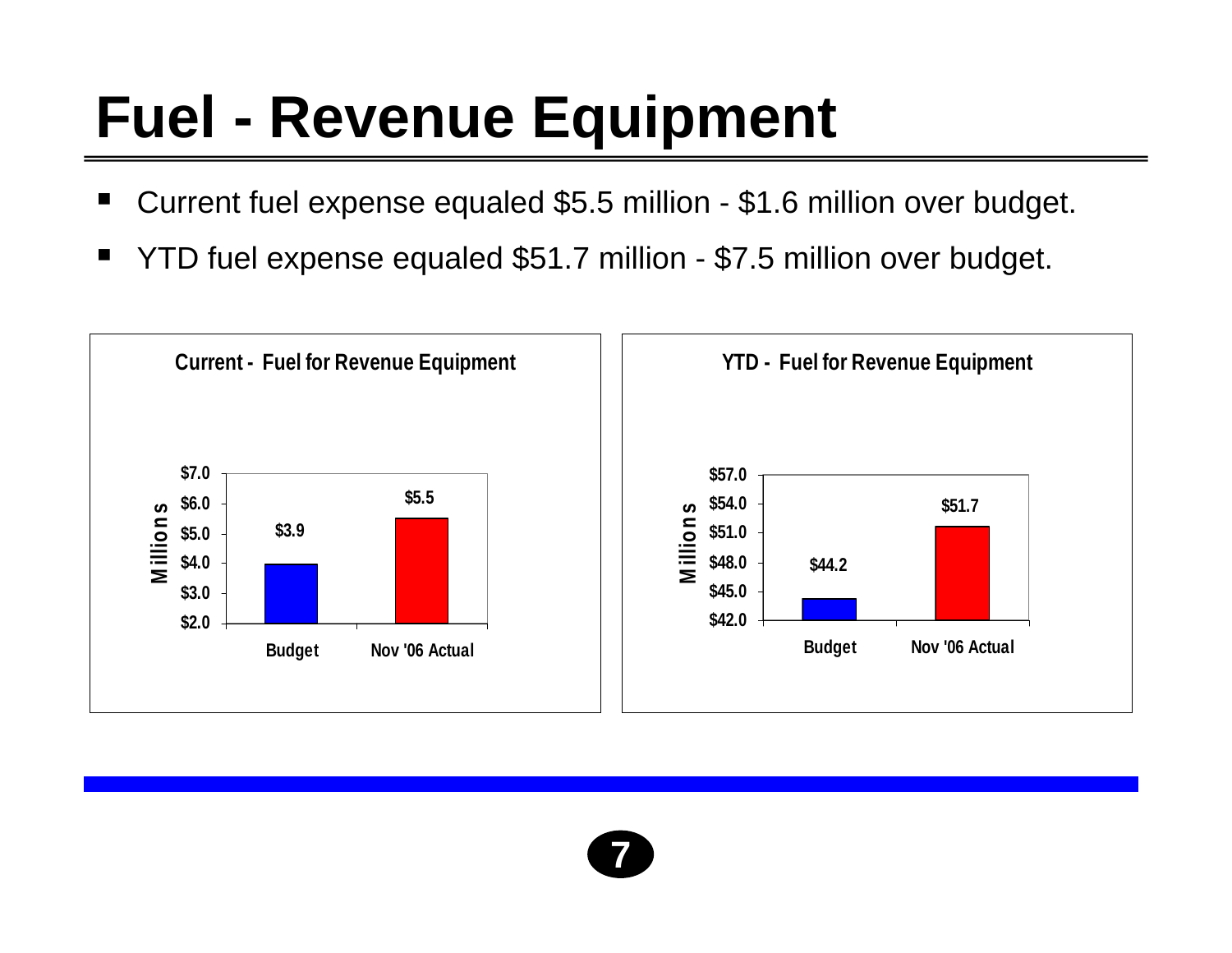### **System-Generated Revenues**

- ٠ System-Generated Revenues equaled \$42.0 million in November'06.
- ٠ Strong Fare/Pass Revenue reflects ridership and cash fare adjustment and ridership.

|         | <b>Budget</b><br>(millions) | Actual<br>(millions) | Variance<br>(millions) |
|---------|-----------------------------|----------------------|------------------------|
| Current | \$41.9                      | \$44.0               | \$2.1                  |
| YID     | \$472.8                     | \$507.8              | \$35.0                 |